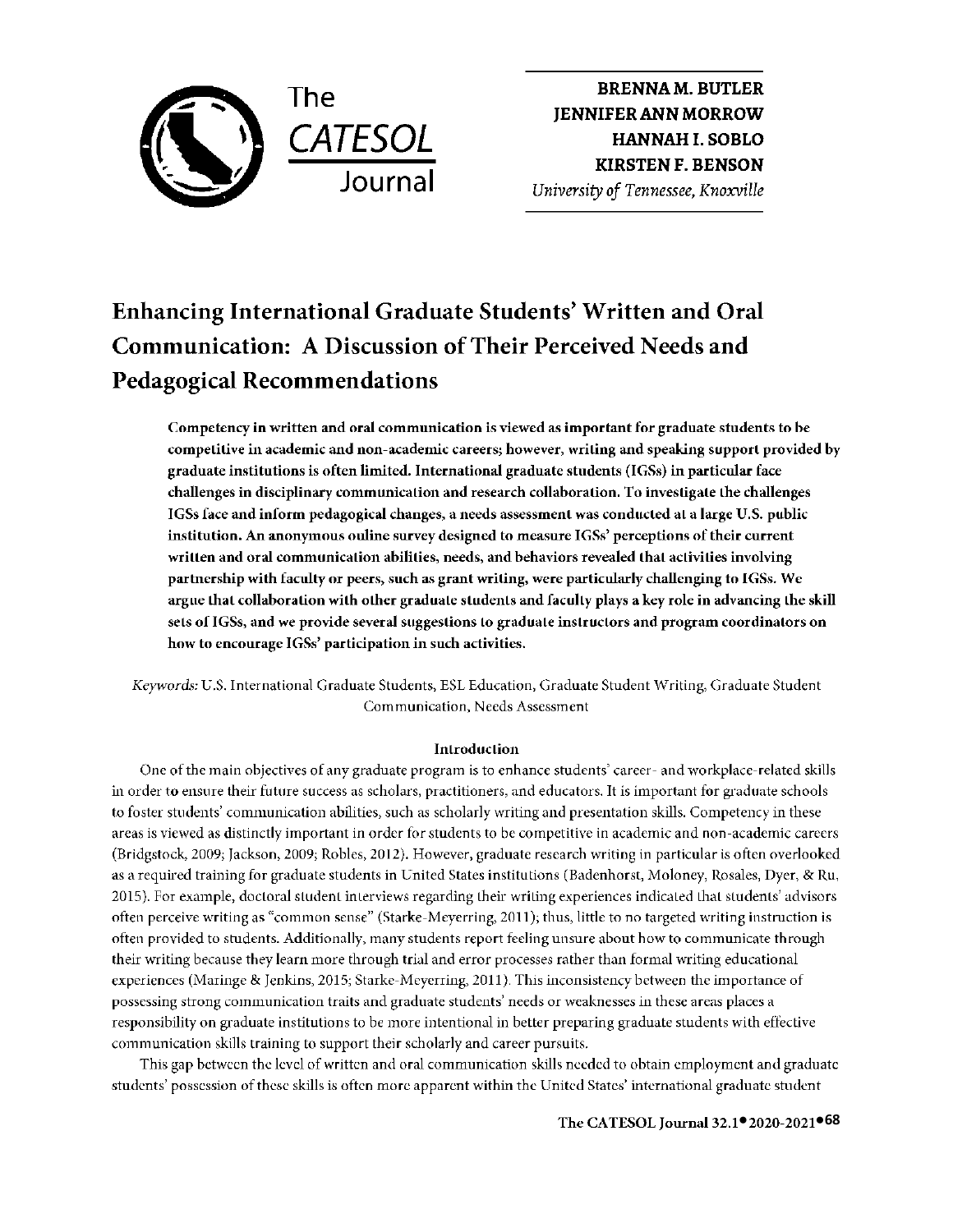population (Badcnhorst et al., 2015; Druschke et al., 2018). Although this gap has not been widely researched, **it** is evident in international graduate students' self-perception ratings of their English proficiency, which are often lower than those of the average graduate student (Xu, 1991). lnternational graduate students may face additional difficulty with their written and oral communication abilities due to their need to learn the conventions and style of English used in the United States. For example, international graduate students often struggle with their professors' expectations, which usually include writing in a more direct manner than the writing styles expressed in their home countries (Wu, Garza, & Guzman, 2015). However, international graduate students' English writing abilities have been found to significantly predict their academic performance (Li, Chen, & Duanmu, 2010; Stephen, Welman, & Jordaan, 2004). This highlights the importance of identifying and addressing the writing needs of international graduate students early in their graduate career.

As suggested by Bridgstock (2009), written and oral communication skills are critical for career success, but graduate students are often weak in these areas and have little access to support (Badenhorst et al., 2015). The extent of the gap between students' learning needs and support has been addressed recently at the undergraduate level ("Survey of American," 2018), but not at the graduate level, and particularly not for international graduate students, who face additional challenges to succeed in these skills (Wu et al., 2015). Therefore, the purpose of this study is to a) measure international graduate students' perceptions of their current scholarly written and oral communication abilities, b) assess international graduate students' perceived needs related to these vital skill sets, and c) assess students' scholarly written and oral communication behaviors in their graduate studies. To meet this goal, the researchers conducted a needs assessment of the international graduate student population at a large U.S. public institution. The results of this study can aid graduate instructors of international students and graduate program coordinators at other universities in evaluating their current support and coursework offered for international graduate students to determine their effectiveness in providing Academic English communication training. Recommendations to instructors and program coordinators of international students for potential interventions to strengthen the written and oral communication abilities of graduate students and thus broaden the inclusive nature of English instruction are also discussed.

### **International Graduate Students' Written and Oral Communication Needs**

International graduate students (IGSs) experience all of the standard challenges of completing graduate-level work-plus the added challenge of learning and writing in a second or additional language (Casanave, 2019; Li, 2006a; 2006b). In particular, they face the challenges oflearning to create a disciplinary identity that requires them to write and communicate using new or unfamiliar genre and rhetorical conventions and to develop productive relationships with mentors. Such challenges are compounded and sometimes negatively impacted (Schneider & Fujishima, 1995) by the fact that some of these students are also in the process of learning an additional language.

An additional challenge for IGSs can be negotiating collaborative partnerships with peers and colleagues. Challenges in collaboration may derive from the varying expectations of individuals from different professional backgrounds but can also be compounded by linguistic discrimination (Liu, 2010; Rhee, 2010). For instance, some writers might be expected to perform as if they are more proficient in their multilingualism than they actually are in other words, be expected to code switch, perhaps artificially, when writing professional genres (Kang, 2010; Rhee, 2010). Taken together, studies ofIGSs navigating various significant challenges of written and oral communication at the university level indicate that this is an important area for research.

### **Graduate Student Training in Scholarly Written and Oral Communication Skills**

Academic writing at the graduate level is daunting for both native and non-native English speakers (Li, 2007; Ravari & Tan, 2019), yet writing support provided by graduate institutions is often limited (Chittum & Bryant, 2014), especially for IGSs (Sidman-Taveau & Karathanos-Aquilar, 2015). IGSs can get support for their writing from university-sponsored writing centers that provide one-on-one feedback on writing assignments that has been shown to be valuable and effective for IGSs (Ferris, 2003; Leki, 2006). However, some writing centers are more geared towards undergraduate students or provide limited services for the larger writing projects that graduate students typically write (i.e., theses and dissertations). International graduate students in particular frequently express that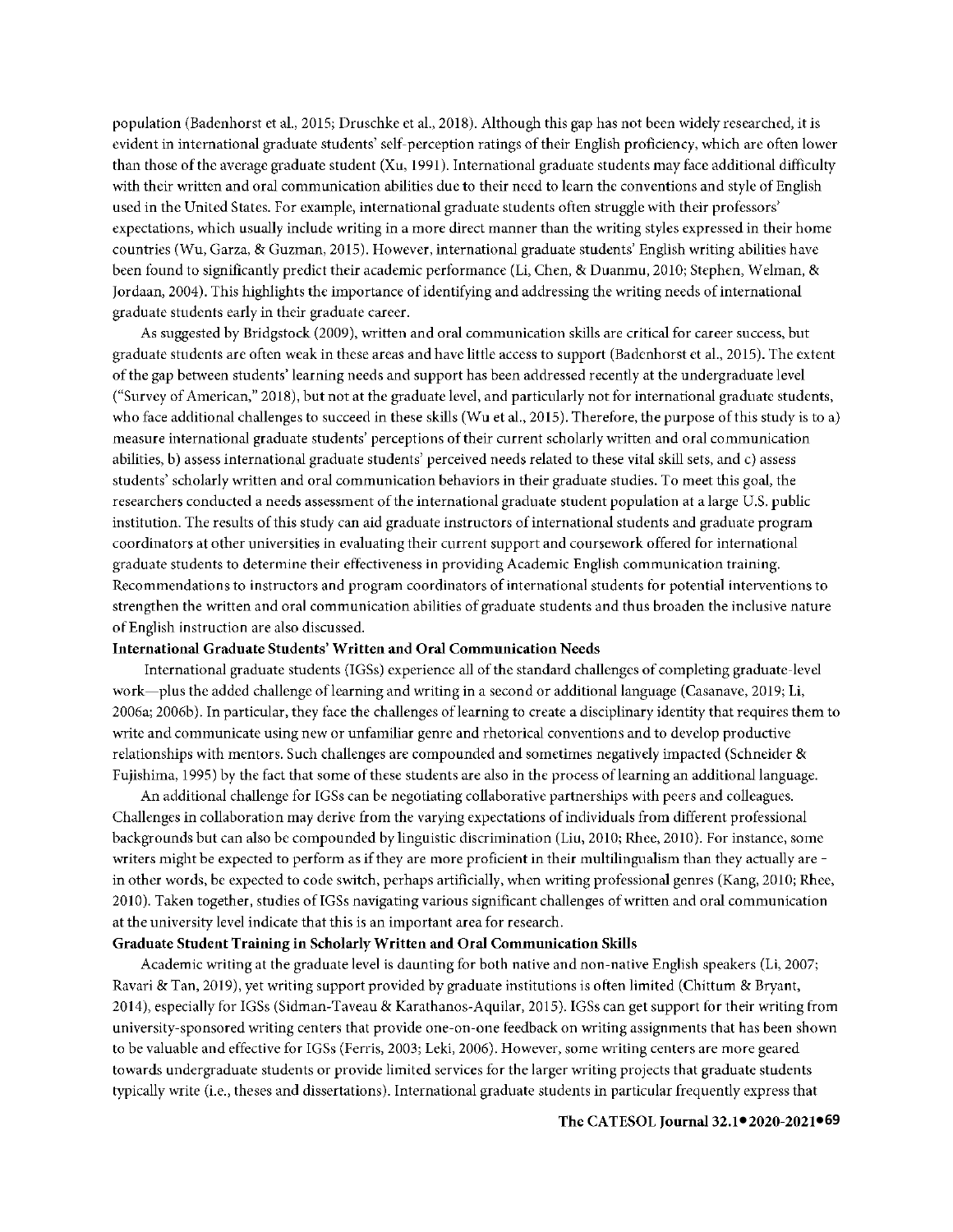they struggle with academic writing (Andrade, 2006; Lin & Scherz, 2014; Singh, 2016); however, many universities still struggle to assist them effectively with this task. What else can graduate instructors of international students and graduate program coordinators offer for resources and support to ensure that their graduate students become successful scholarly writers and don't lag behind their native English-speaking peers?

# **Purpose of the Study**

Overall, the reviewed literature consists primarily of qualitative studies of the academic and career-focused written and oral communication needs ofIGSs. The current study adds a quantitative data pool to the existing research in order to provide additional insight into the challenges faced by and the needs ofIGSs. This information will be of value to instructors and graduate program coordinators to further inform their pedagogy and development of support resources related to IGSs.

# **Research Questions**

- Three research questions were investigated in the current study:
- RQ 1) *What* are *international graduate students' perceptions of their* current career-related *written and oral communication abilities?*
- RQ 2) *What are international graduate students' perceived scholarly written and oral communication needs?*
- RQ 3) *Wliat arc the reported written and oral* communication *behaviors of international* graduate *students?*

# **Method**

### **Sample Location and Participants**

The location for this study was a large public university that offers over 200 master's and doctoral programs, along with numerous graduate certificates that served approximately 6,000 graduate students and approximately 800 international graduate students at the time the study took place in 2018. Overall, 763 international graduate students were recruited to participate in a survey about their written and oral communication needs. For this study, the international graduate student population was defined as a graduate student's country of citizenship being a country other than the United States.

In total, 74 students finished the survey in its entirety, resulting in a 9.7% response rate. The average age of respondents was 29 years old with an average of 13 years of previous English training. Around 37% of respondents had attended an intensive program designed to enhance students' English speaking, comprehension, and listening skills to prepare them for entering into a job or university in the United States ("About CEA," 2019). About 35% of participants reported having taken the Academic English for ESL international graduate students course offered at the institution during their first semester in graduate school. When asked what respondents considered their first or native language, the top responses were Chinese (23%), "other language" (22%; includes all participants that responded with a language reported only 1 or 2 times in the sample), English (12%), and Hindi (10%). The sample was comprised of 26% master's and 74% doctoral students. Females represented the majority of this sample (60%).

### **Results'**

## **IGSs' Career-Related Written and Oral Communication Learning Needs**

Six Likert-style questions were presented to students that asked them to rate their current abilities in various tasks on a 5-point scale from *Very Poorto Excellent.* Students responded that writing a teaching statement *(M* = 2.96, *SD =* .96) and professional networking *(M* = 3.08, *SD =* .89) were the tasks in which they perceived themselves to have the least ability. Refer to Table l for additional information on these questions. Students were asked to rate the likelihood of wanting assistance from others on a set of tasks, using a 4-point scale from *Not at all Likely* to *Very Likely.* They reported being most likely to want assistance with career-related tasks such as presenting at a conference  $(M = 2.93, SD = 1.01)$ , followed by job interview preparation  $(M = 2.82, SD = 1.12)$  and preparation for professional networking events (M = 2.79, *SD=* 1.03). Table 2 includes additional information on this set of questions.

 $<sup>1</sup>$  All data were cleaned prior to conducting analyses using SPSS 25.</sup>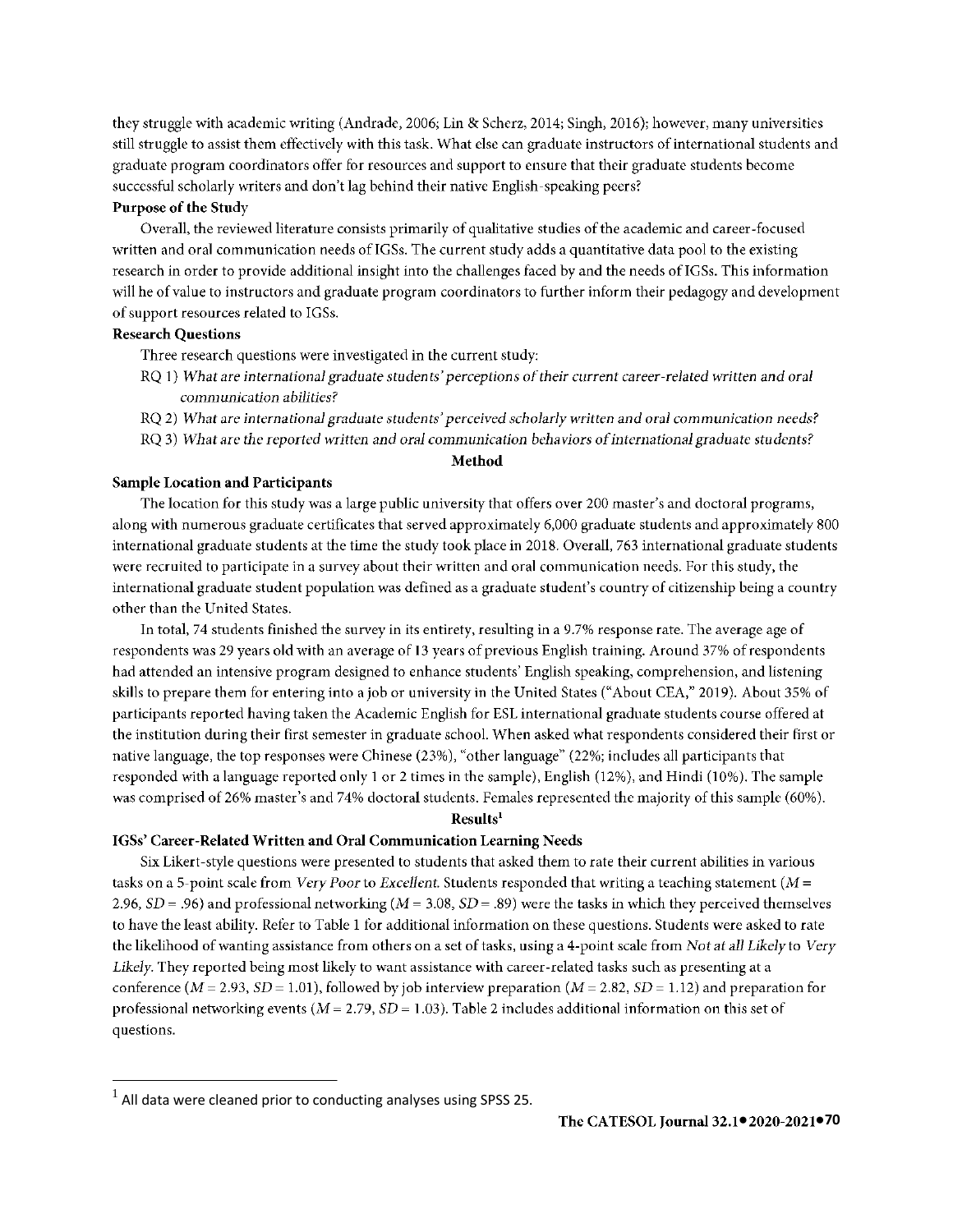**Table** 1 **Descriptive Table of Perceptions of Written and Oral Communication Abilities** 

| Question                               | N  | M    | SD   |
|----------------------------------------|----|------|------|
| Finding information about current jobs | 74 | 3.64 | 0.82 |
| Writing a research statement           | 74 | 3.37 | 0.83 |
| Finding an internship in your field    | 74 | 3.30 | 0.84 |
| Interviewing for a job                 | 74 | 3.22 | 0.80 |
| Professional networking                | 74 | 3.08 | 0.89 |
| Writing a teaching statement           | 74 | 2.96 | 0.96 |

*Note.* 1 = *Very Poorto* 5 = *Excellent.* 

| Question                                                                   | N  | М    | SD   |
|----------------------------------------------------------------------------|----|------|------|
| Likelihood of Wanting Assistance with Oral Communication Skills            |    |      |      |
| Presentations at a conference                                              | 74 | 2.93 | 1.01 |
| Job interviews                                                             | 74 | 2.82 | 1.12 |
| Professional networking events                                             | 73 | 2.79 | 1.03 |
| Teaching skills                                                            | 74 | 2.65 | 0.97 |
| Expressing opinions (e.g., disagreements)                                  | 74 | 2.62 | 0.95 |
| Oral comprehensive exams                                                   | 74 | 2.38 | 1.12 |
| Class participation/discussion                                             | 73 | 2.34 | 1.04 |
| Listening comprehension                                                    | 74 | 2.28 | 1.14 |
| Likelihood of Wanting Assistance with Academic and Scholarly Writing Tasks |    |      |      |
| Articles for publication                                                   | 61 | 3.26 | 0.84 |
| Dissertation/Thesis writing                                                | 61 | 3.26 | 0.73 |
| Grant writing                                                              | 55 | 3.24 | 0.79 |
| Conference proposals                                                       | 61 | 3.00 | 0.84 |
| Writing presentations                                                      | 69 | 2.51 | 0.87 |
| Course papers                                                              | 69 | 2.20 | 0.99 |
| Correct bibliography format (e.g., APA)                                    | 66 | 2.15 | 1.07 |
| Likelihood of Wanting Assistance with Career-Related Writing Tasks         |    |      |      |
| Research statements                                                        | 69 | 2.86 | 0.88 |
| Cover letters                                                              | 66 | 2.79 | 0.92 |
| Teaching statements                                                        | 57 | 2.77 | 0.93 |
| Resumes/CVs                                                                | 71 | 2.65 | 0.90 |
| Professional emails                                                        | 70 | 2.39 | 1.04 |

**Table2 Descriptive Table of Written and Oral Communication Needs** 

*Note.* 1 = *Not at all Likely* to 4 = *Very Likely.*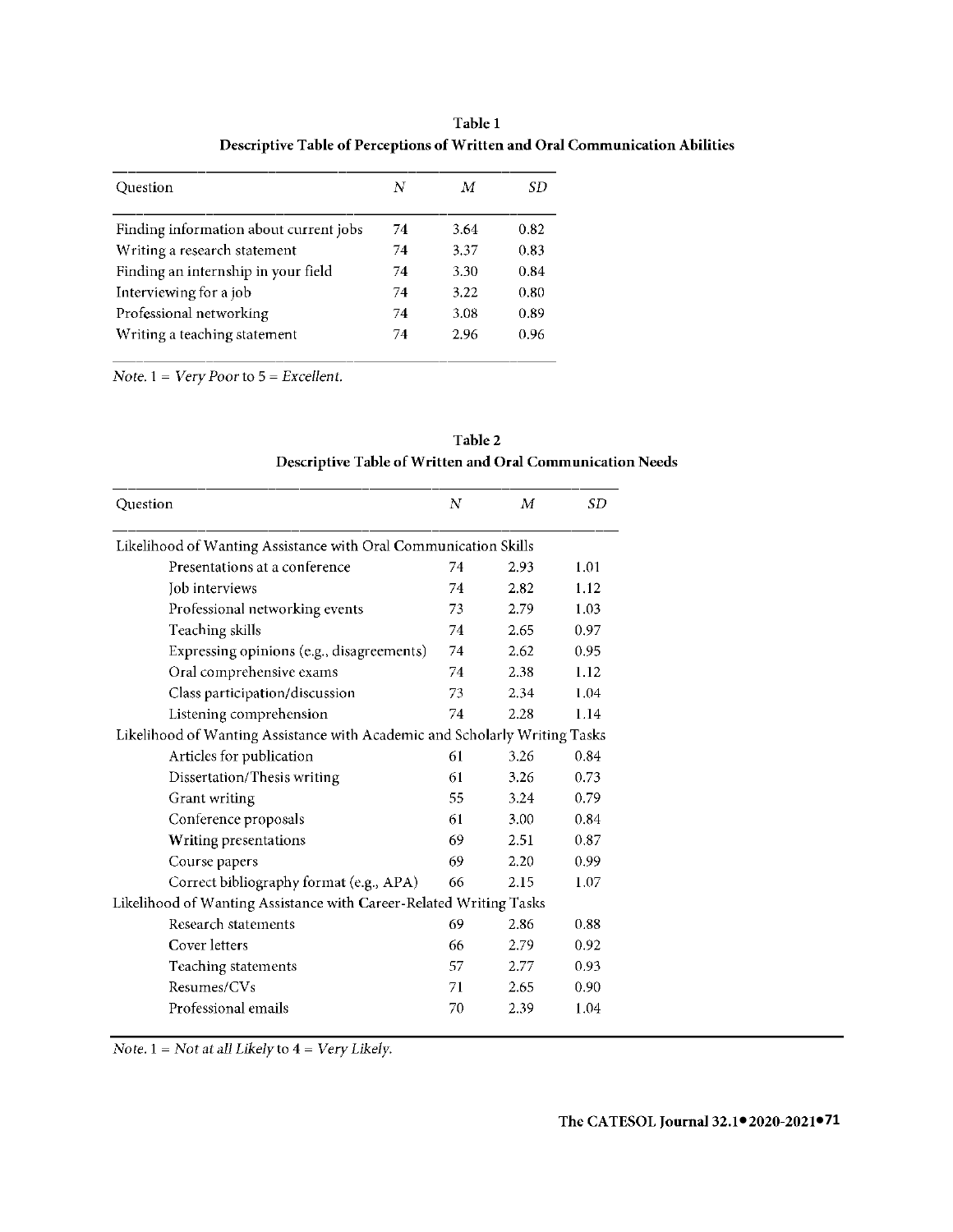These results indicate that IGSs may consider themselves to be lacking in both written and oral skills that are related to their career preparation. Students appear to perceive their ability in non-traditional graduate training, such as social networking, to be their lowest skill sets, indicating a needed area for those who work with IGSs to focus upon. In contrast, IGSs generally rated their perceived abilities in more traditional graduate training topics such as writing a research statement to be higher  $(M = 3.37, SD = 0.83)$ , indicating that this is not an area that teachers and program coordinators of IGSs need to focus heavily upon in their instruction.

# **Instructional Emphasis Needed on Writing Longer Texts**

Students were asked about the likelihood of wanting assistance from others during the process of completing particular academic and scholarly writing tasks during their graduate studies. IGSs expressed equally wanting assistance with writing articles for publication ( $M = 3.26$ ,  $SD = .84$ ) and dissertation/thesis writing ( $M = 3.26$ ,  $SD =$ .73). Another high area of need reported was grant writing (M = 3.24, *SD=* .79). These are all typically longer, more complex written works (e.g., 10 pages or more). In contrast, respondents indicated that a smaller-scale task (e.g., less than IO pages) such as writing in correct bibliographical format ( e.g., AP A formatting) was an area they were not as likely to want assistance with  $(M = 2.15, SD = 1.07)$ . Refer to Table 2 for additional information.

Furthermore, students were asked to report if they have performed several written and oral communication tasks during their graduate studies at the institution. In regards to IGSs' participation in larger writing projects, around 53% of students who responded to the survey reported writing a multi-authored journal article, and only 22% of students reported writing a single-authored journal article during their graduate studies. Only 38% of students reported writing a grant proposal. See Table 3 for additional frequencies of tasks.

| Question                                            | N Checked (Yes) | % Checked |
|-----------------------------------------------------|-----------------|-----------|
| Presenting a project as part of a class requirement | 67              | 90.5%     |
| Literature review                                   | 56              | 75.7%     |
| Research/Project proposal                           | 55              | 74.3%     |
| Holding a research assistant position               | 51              | 68.9%     |
| Abstract for a conference proposal                  | 51              | 68.9%     |
| Exam essay for a class                              | 50              | 67.6%     |
| Presenting a project not for a class requirement    | 42              | 56.8%     |
| Holding a teaching assistant position               | 42              | 56.8%     |
| Critique/Article review                             | 39              | 52.7%     |
| Presenting at a regional or national conference     | 39              | 52.7%     |
| Author on a multi-author article                    | 39              | 52.7%     |
| Journal article for publication                     | 38              | 51.4%     |
| Lab report/Experiment report                        | 31              | 41.9%     |
| Writing a grant proposal                            | 28              | 37.8%     |
| Technical report                                    | 19              | 25.7%     |
| Author on a single-author article                   | 16              | 21.6%     |
| Creative writing piece (e.g., poem)                 | 12              | 16.2%     |
| Holding a teaching associate position               | 8               | 10.8%     |

**Table 3 Percentage of Reported Written and Oral Communication Behaviors** 

In summary, these results show that IGSs desire more assistance with academic and scholarly writing tasks that are more time-consuming and are considerably longer (e.g., dissertation/thesis writing) than tasks that require less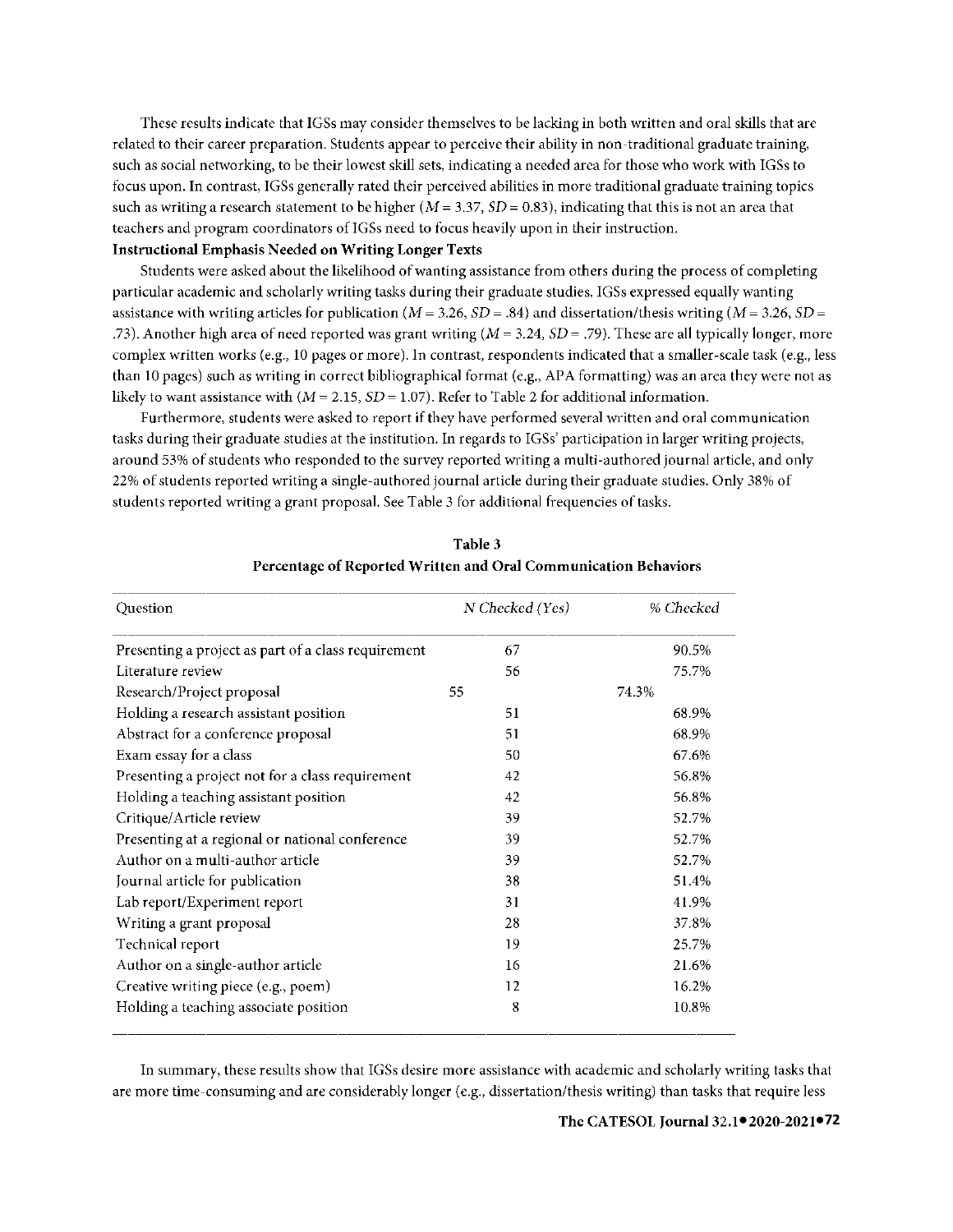writing (e.g., writing tasks less than IO pages, such as writing a presentation; *M* = 2.51, *SD=* .87). IGSs also reported not being actively involved in larger writing projects, which may indicate that additional training and focus is needed for IGSs in these areas (e.g., writing a grant proposal) in their graduate programs. Additionally, the technical aspect of formatting one's writing, such as writing in correct bibliographical format, appears to be an area in which IGSs feel confident in their skill sets and thus may not need to be a large area of focus for additional training. **Adequate Instructional Emphasis on Traditional Oral Communication Skills** 

With regards to oral communication skills, listening comprehension ( $M = 2.28$ ;  $SD = 1.14$ ), class participation/discussion  $(M = 2.34; SD = 1.04)$ , and oral comprehensive exams  $(M = 2.38; SD = 1.12)$  were the tasks IGSs reported needing the least assistance with. These three tasks are traditional instructional areas for IGSs, as listening, comprehending, and speaking in Academic English are often focused upon in graduate curricula for nonnative English speakers (Starke-Meyerring, 2011 ). These results may indicate that IGSs do not need further assistance or resources provided in these areas, even though the majority of IGSs are presenting in their graduate classes (91 %) and utilizing their Academic English listening and speaking skills.

### **IGSs' Need for "On-Demand" Support Services**

Finally, participants were asked to indicate their likelihood of utilizing different formats of support for written and oral communication skills, if offered, from a 3-point scale of *Not Likely* to *Very Likely.* Participants responded that they would be most likely to use both online tutorials  $(M = 2.36, SD = .75)$  and one-on-one writing tutorials/consultations (M = 2.36, *SD=* .77) for additional support. The format they reported they were least likely to use was a semester-long course on writing skills ( $M = 1.78$ ,  $SD = .80$ ). For additional information, see Table 4.

| Ouestion                                        | N  | м    | SD.  |
|-------------------------------------------------|----|------|------|
| Online tutorials                                | 74 | 2.36 | 0.75 |
| One-on-one writing tutorials/consultations      | 74 | 2.36 | 0.77 |
| 1-day workshop series                           | 73 | 2.32 | 0.72 |
| One-on-one speaking tutorials/consultations     | 74 | 2.27 | 0.83 |
| Short courses (e.g., 1 week) on specific topics | 73 | 2.27 | 0.71 |
| One-on-one grammar tutorials/consultations      | 74 | 2.18 | 0.90 |
| Semester-long course on speaking skills         | 74 | 1.88 | 0.84 |
| Semester-long course on writing skills          | 74 | 1.78 | 0.80 |

**Table4 Descriptive Table of Likelihood of Utilizing Format of Written and Oral Communication Support** 

Note. 1 = *Not at all Likely* to 3 = *Very Likely*.

Overall, these statistics indicate that IGSs prefer "on-demand" training and assistance to support their written and oral communication skills. Such "on-demand" training includes support services that are flexible in both time and length, which appear to be preferable to IGSs as compared to traditional semester-long courses with set meeting times and dates. Students also prefer a format of having one-on-one consultations to receive support, indicating that lGSs desire to receive assistance that is tailored to their personal needs. This suggests that the topics covered in trainings should also be flexible to meet IGSs' unique written and communication needs.

# **Discussion of Results**

In summary, the results from our study highlighted IGSs' needs in a variety of academic writing and oral communication areas that suggest areas to emphasize or change in ]GS instruction. Many of these areas of need include job-related speaking and writing needs. One aspect of need highlighted by IGSs was professional networking skills, which were rated low in perception of ability and high in perception of need. This also has been emphasized as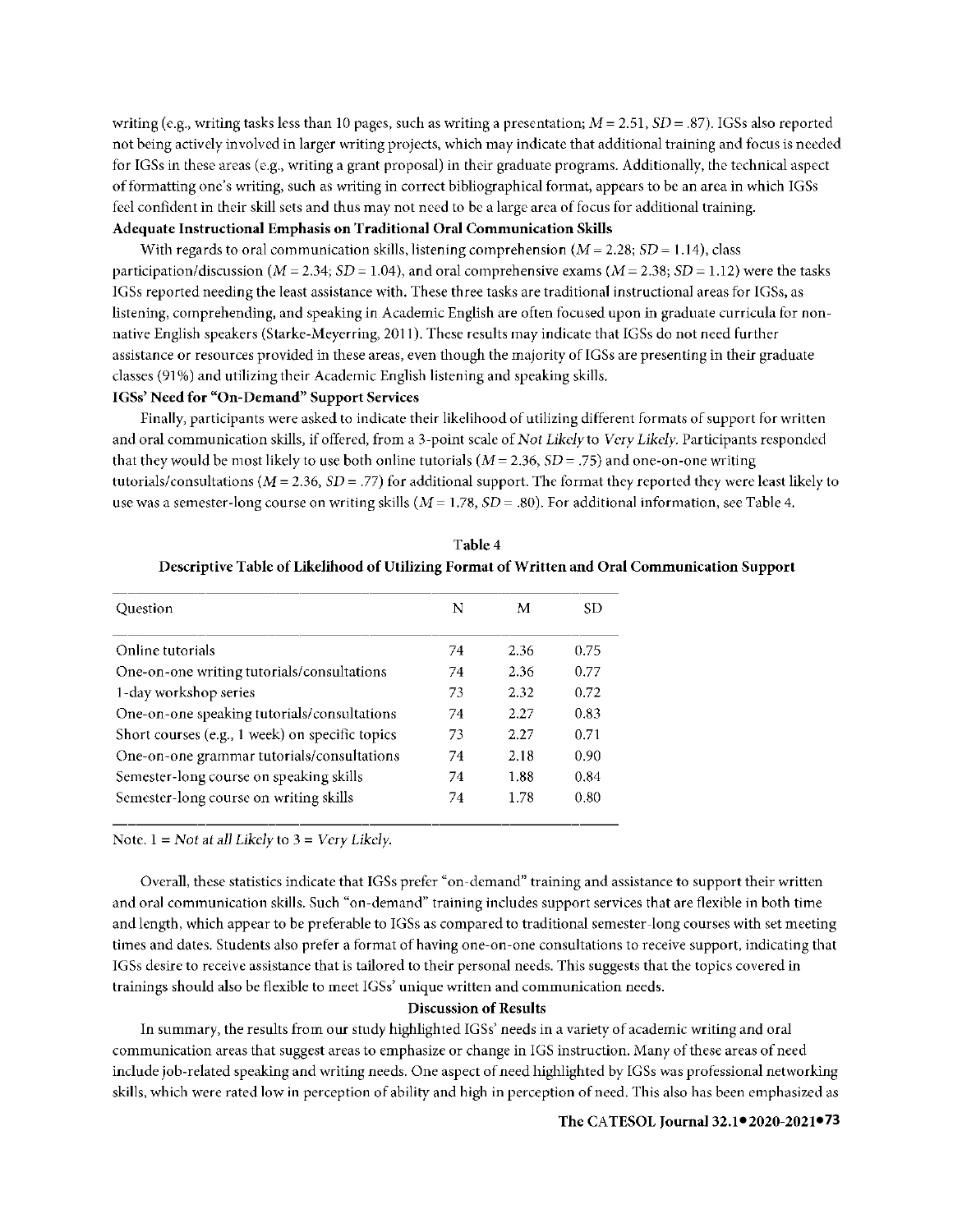an important area for graduate students to succeed in. For example, Cox (2010) and Kuehne and colleagues (2014) stressed the need for graduate students to engage with and communicate with others. Especially for IGSs, graduate instructors of international students and graduate program coordinators should emphasize training focused on improving IGSs' communication when connecting with colleagues. Such training, such as IGSs practicing their effective professional networking skills, would not only improve their job-related verbal skills in English but may also promote interdisciplinary research with others (Kuehne et al., 2014).

Additionally, many of the needs highlighted by IGSs related to learning field-specific disciplinary conventions that involve a longer writing task (e.g., 10 or more pages), such as writing an article for publication and dissertation/thesis writing. Previous researchers have noted IGSs' difficulty in navigating these writing and speaking tasks (Curry, 2016; Dressen-Hammouda, 2008; Simpson, 2013a). Difficulty in mastering discipline-specific terminology may be a driving factor as to why IGSs in this survey list field-specific writing and speaking tasks as the areas in which they want the most assistance. IGSs indicated that these writing tasks, coupled with the challenge of writing larger works of academic literature, such as dissertation/thesis writing, were difficult for them to accomplish. JGSs' ability to master disciplinary language and knowledge, specifically in longer written works, is an area of need highlighted from this study's results. Greater focus on this area from IGS instructors, such as training on summarizing disciplinary information into a literature review, may help to ensure that JGSs' writing does not lag behind that of their native English-speaking peers' writing.

Of the different formats that IGSs are likely to utilize for written and oral communication support, online tutorials and one-on-one writing tutorials/consultations were reported as the formats most likely to be utilized, according to our survey results. Both formats provide assistance "on-demand." Assistance provided at the specific time when an individual is in most need of it, such as during a student's comprehensive exam period, can be tremendously beneficial to IGSs, as Leki (2006) found. Although our study's results indicated that instructors should provide "on-demand" training to IGSs, there is limited research on the impact of such assistance on students' writing, in addition to how the specific timing of the training affects IGSs' skill sets (Leki, 2006; Storch & Tapper, 2009).

Overall, several areas of need emphasized by IGSs relate to activities that involve collaboration with faculty or peers, such as grant writing, writing a research/project proposal, and practicing for a job interview. As highlighted by Rogers, Zawacki, and Baker (2016) and Tardy (2005), mentors such as an IGS's advisor play a crucial part in the process of mastering academic fluency. Long-term interactions between IGSs and other students and professors have also been shown to improve JGSs' knowledge of their discipline (Riazi, 1997, p. 132), allowing for the JGS to become a stronger Academic English speaker and writer over time. Graduate instructors of international students and graduate program coordinators should emphasize the inclusion ofIGSs with other graduate students and faculty within a collaborative writing group, which could play a key role in further advancing the skill sets of IGSs.

### **Implications and Pedagogical Suggestions**

Based on this study's results, it is clear that JGSs struggle with some areas of scholarly written and oral communication and could benefit from additional support. This suggests that graduate instructors of international students and graduate program coordinators should consider the following additions to their curriculum or consider modifying their existing curriculum so that IGSs are able to develop stronger skills in areas of need. **Hold "Mock" Events** to **Strengthen IGSs Career-Related Communication Skills** 

Our study's results indicated that IGSs reported wanting assistance with career-related communication skills such as job interviewing and professional networking preparation. This indicates that graduate programs should consider enhancing the instruction of non-traditional communication skills, such as holding "mock" job interviews and "mock" professional networking events for students. These events provide an avenue for IGSs to strengthen their communication skills by combining their conversational English skills with discipline-specific terminology. Instructors of IGSs can take advantage of these "mock" events to emphasize what students can typically expect to occur during professional networking events or during a job interview. Providing insight into the specific aspects of career-related communication skills may increase IGSs' perceptions of their ability to participate in such events.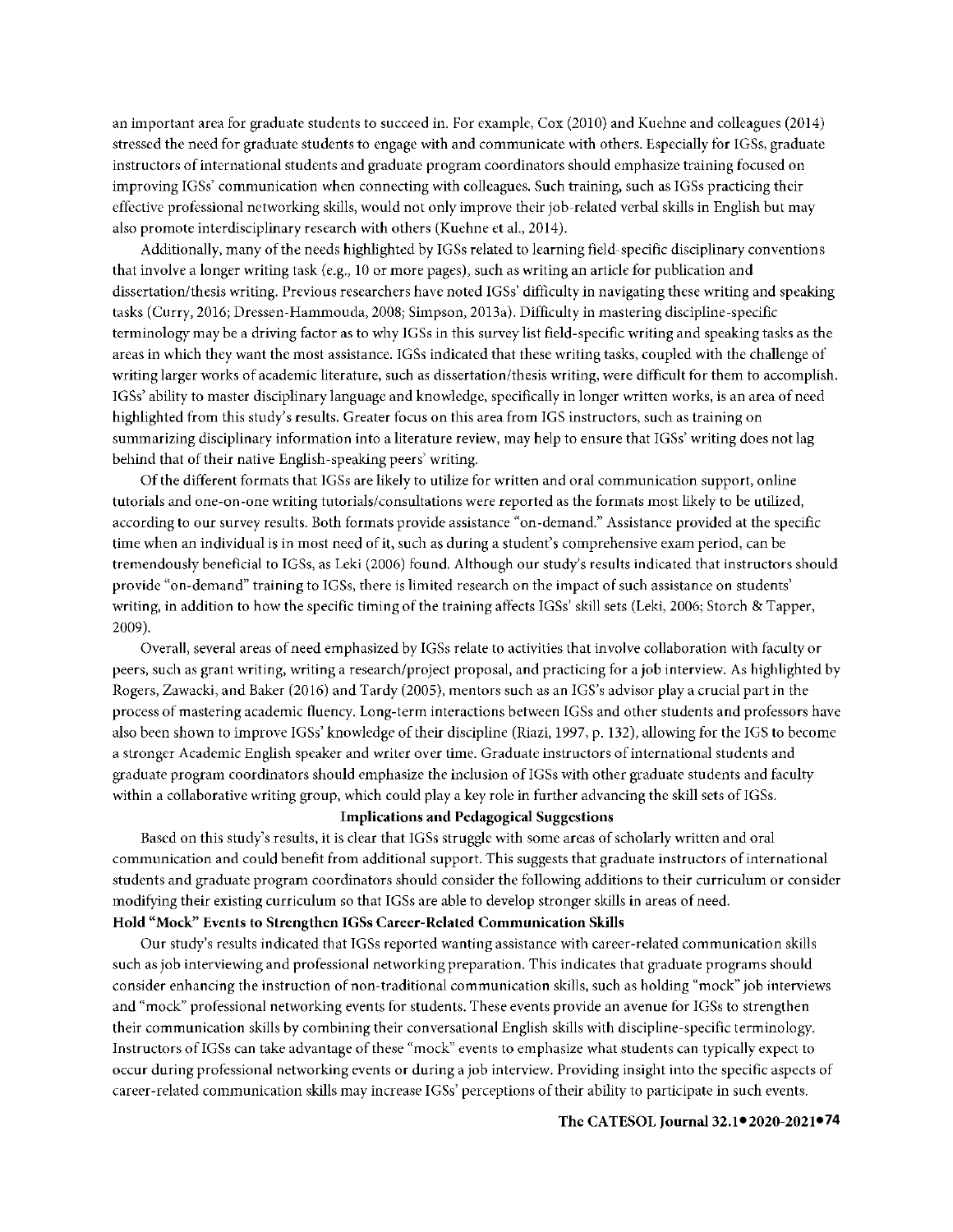lnstructors and program coordinators should also contact their institution's career services office to inquire if they hold any "mock" interviews or networking events for graduate students. lnstructors can encourage IGSs to participate in these services for additional assistance in preparing for career-related events.

Through participating in "mock" career-related events, IGSs may gain the added benefit of connecting with colleagues, such as students and faculty members. For example, through conversations at "mock" conference presentations, IGSs may find commonalities between their research and that of their colleagues' research, which may promote more interdisciplinary research (Kuehne et al., 2014). Thus, through hosting "mock" events, graduate instructors of international students and graduate program coordinators can help to both strengthen lGSs' careerrelated communication skills along with expanding IGSs' research networks.

# **Incorporate Related Low-Stakes Assessments into Curricula**

Another main finding from our study was that IGSs most commonly wanted assistance with longer, more complex written works (e.g., 10 or more pages). Thus, instruction **for** IGSs should be geared towards breaking down longer writing tasks into smaller, more "digestible" assignments to make the overall project seem less daunting. One method for instructors to achieve this is to incorporate low-stakes assessments into their course designs that build towards a larger writing project. Low-stakes assessments are methods of assessing students' writing skills without large consequences for the student (Cole & Osterlind, 2008). For example, a low-stakes writing assessment may include the student writing an outline of their paper that the instructor will not grade for its content, but rather provide comments for improving the outline. Scaffolding these writing assignments may decrease the percentage of lGSs that want assistance with larger writing projects, such as course papers that students later submit for publication and other larger writing tasks lGSs are assigned in courses.

Additionally, instructors ofIGSs may be able to reach out to their institution's services to provide opportunities for IGSs to gather feedback on their longer writing projects. Some institutions offer dissertation "boot camps," single or multi-day events that allow students to set writing goals, write for extended periods of time, and get advice from support staff (Simpson, 2013b; Starfield & Mort, 2016). Other institutions offer writing groups (Phillips, 2012), and various types of courses or seminars, both for credit and non-credit. Ondrusek (2012) discussed a 10-week seminar offered at UCLA where students were provided the space to "write for publication, not perfection" (p. 185). Students worked in groups and read their writing aloud to provide insight into ways to edit their papers for greater clarity. Other forms of low-stakes feedback that graduate instructors can encourage their IGSs to utilize include writing center-based assistance for IGSs in which graduate students with experience and expertise in various disciplinary fields provide peer support for other graduate students; Gillespie, Heidebrecht, and Lamascus (2008) and Phillips (2016) describe successful versions of such efforts. These services may allow lGSs to gather feedback in a low-stakes environment to improve their writing before submitting their work as part of a high-stakes assessment, such as comprehensive exams, grant proposals, and theses/dissertations.

### **Partner with Local Organizations to Teach Oral Communication Skills**

Our study's findings indicated that traditional oral communication skills, such as speaking and listening comprehension, may not need to receive additional resources in graduate programs, such as money and time, to increase IGS instruction in these areas. Results from this study indicated that IGSs are fairly confident in their abilities in traditional oral communication. Instead, graduate instructors and program coordinators should spend additional resources bolstering IGSs' non-traditional oral communication training, such as presenting at conferences.

Graduate programs lacking in services that focus on these non-traditional communication skills could explore the creation of partnerships with local non-profit organizations that help teach public speaking, such as Toastmasters International groups (https://www.toastmasters.org/). Nordin and Shaari (2017) assessed the effectiveness of Toastmasters meetings for second-language learners' communication abilities and found that the majority considered such meetings to be helpful in terms of gaining experience and confidence with speaking publicly. Another experience that universities could encourage their lGSs to participate in to enhance their oral communication abilities is PechaKucha events (https://www.pechakucha.com/). PechaKucha is an engaging,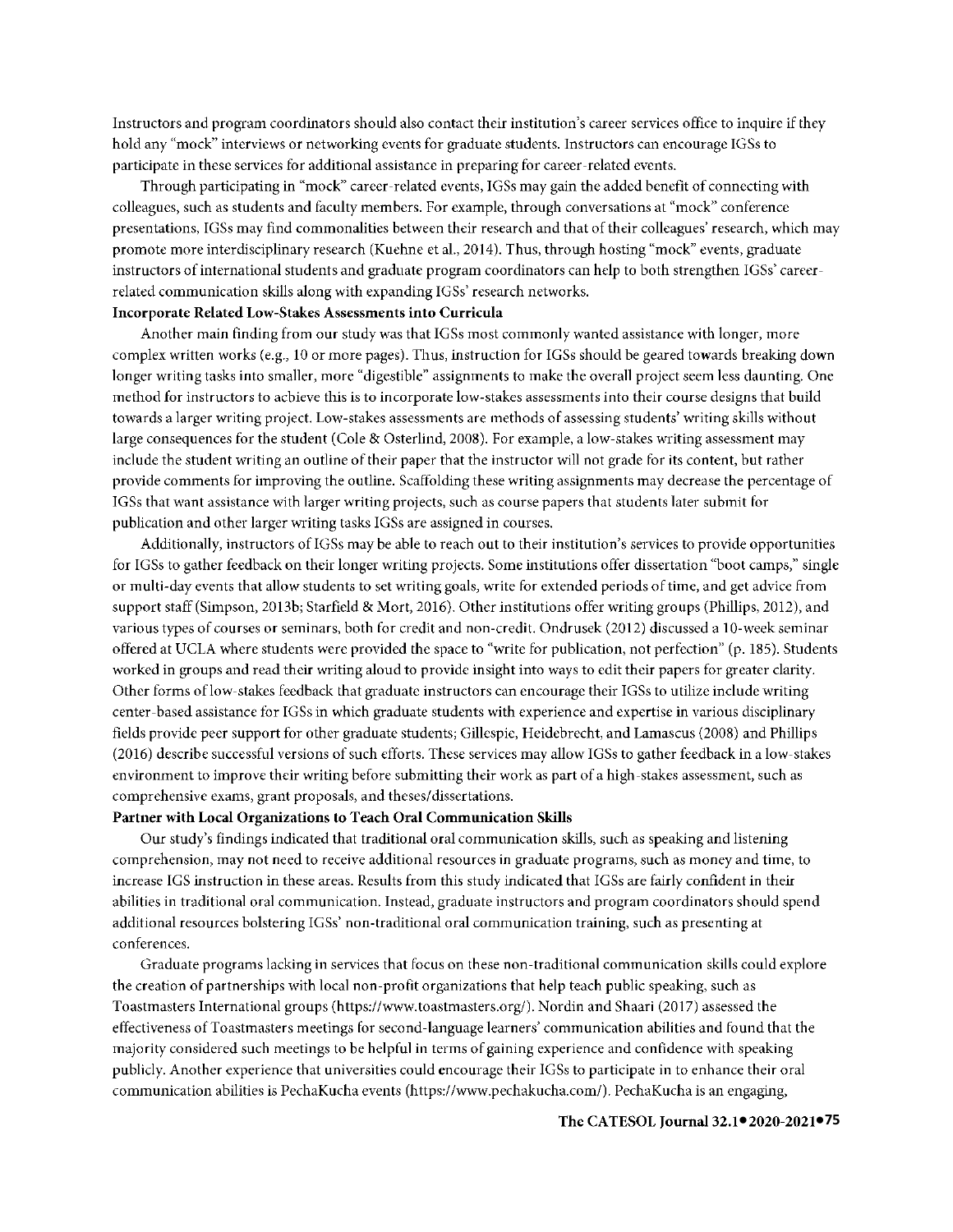efficient method of doing Power Point presentations. Students have 400 seconds to present 20 slides on their topic (Morrow, Shipley, & Kelly, 2018). Most major cities have regularly scheduled PechaKucha events, and many college instructors are using PechaKucha within their classroom. Program coordinators that provide IGS instructors additional professional development on how to incorporate these oral communication resources within their classroom may also be beneficial.

### **Provide Flexibility with Instructional Services**

Instructors ofIGSs should also consider building in flexibility into the written and oral communication support provided to IGSs. Suggestions for incorporating instruction that is flexible to fit into the time constraints IGSs face include offering written and oral communication services in online formats. Graduate instructors who provide resources to their students on "best practices" in written and oral communication through different medias such as online videos and articles may be beneficial to IGSs. Such resources may be available through an institution's graduate school, or an instructor could utilize teaching assistants to create these learning aids. Additionally, instructors should remain flexible by reserving time slots throughout the week (e.g., extended office hours) for IGSs to meet for one-on-one instruction to review any questions they may have about their writing assignments. Furthermore, instructors can refer IGSs to the writing center at their institution, which can provide additional assistance through one-on-one meetings specifically tailored to IGSs' individual needs.

## **Conclusions and Future Research**

These survey findings support a call to action for graduate instructors of international students and graduate program coordinators to strengthen the scholarly written and oral communication support services provided to IGSs in order to further enhance the quality of education provided to them. Incorporating such practices into graduate education has the potential not only to strengthen IGSs' written and oral communication skills but also to strengthen the skill sets of all graduate students exposed to these modifications.

The results of this study indicated that IGSs have several areas of need that are often overlooked in graduate programs, such as professional networking skills, presenting at a conference, and grant writing skills. These results can help provide insight for graduate instructors of international students and graduate program coordinators into topic areas that are critical to focus on in their own instruction to strengthen IGSs' written and oral communication skill sets that previously may have been perceived as "common sense" (Starke-Meyerring, 2011) and thus not requiring explicit instruction.

Future research should further investigate how specific formats of training (e.g., one-on-one writing consultations) affect graduate students' writing productivity and their confidence in writing. Additionally, **it** would be useful to better identify the best practices for merging certain skill sets into a program's graduate curriculum, especially those not traditionally taught in graduate courses that IGSs indicate they are likely to want assistance with, such as presenting at a conference. Finally, the long-term effects of the written and oral communication services provided to IGSs merit further investigation. How do recent graduates seeking a job and alumni working in the field for several years utilize their written and oral communication skill sets? Further study in this area may also identify additional areas of training that IGSs require in terms of increasing their written and oral communication proficiencies for greater professional success. Future research into these areas could guide graduate instructors' and graduate program coordinators' decisions about possible new directions to take concerning their pedagogy and development of resources to further strengthen IGSs' written and oral communication skills. **Authors** 

*Brenna M. Butler earned her BS in Psychology from* Penn *State University. She is currently* a *Ph.D. student in the Evaluation, Statistics,* and *Measurement (ESM) program* at *the University of Tennessee* - *Knoxville, where she* is a *graduate research assistant* for *Dr. Je1111ifer Ann A1orrow, associate professor in the ESJ\1 program.* 

*Jennifer Ann Morrow is an Associate Professor in the Evaluation, Statistics, and Measurement (ESM) program at the University of Tennessee - Knoxville. Dr. Morrow's research interests include program evaluation for higher education* & *health promotion* programs, *college student development, and teaching research methods* & *statistics.* 

### **● ●76 The CATESOL Journal 32.1 2020-2021**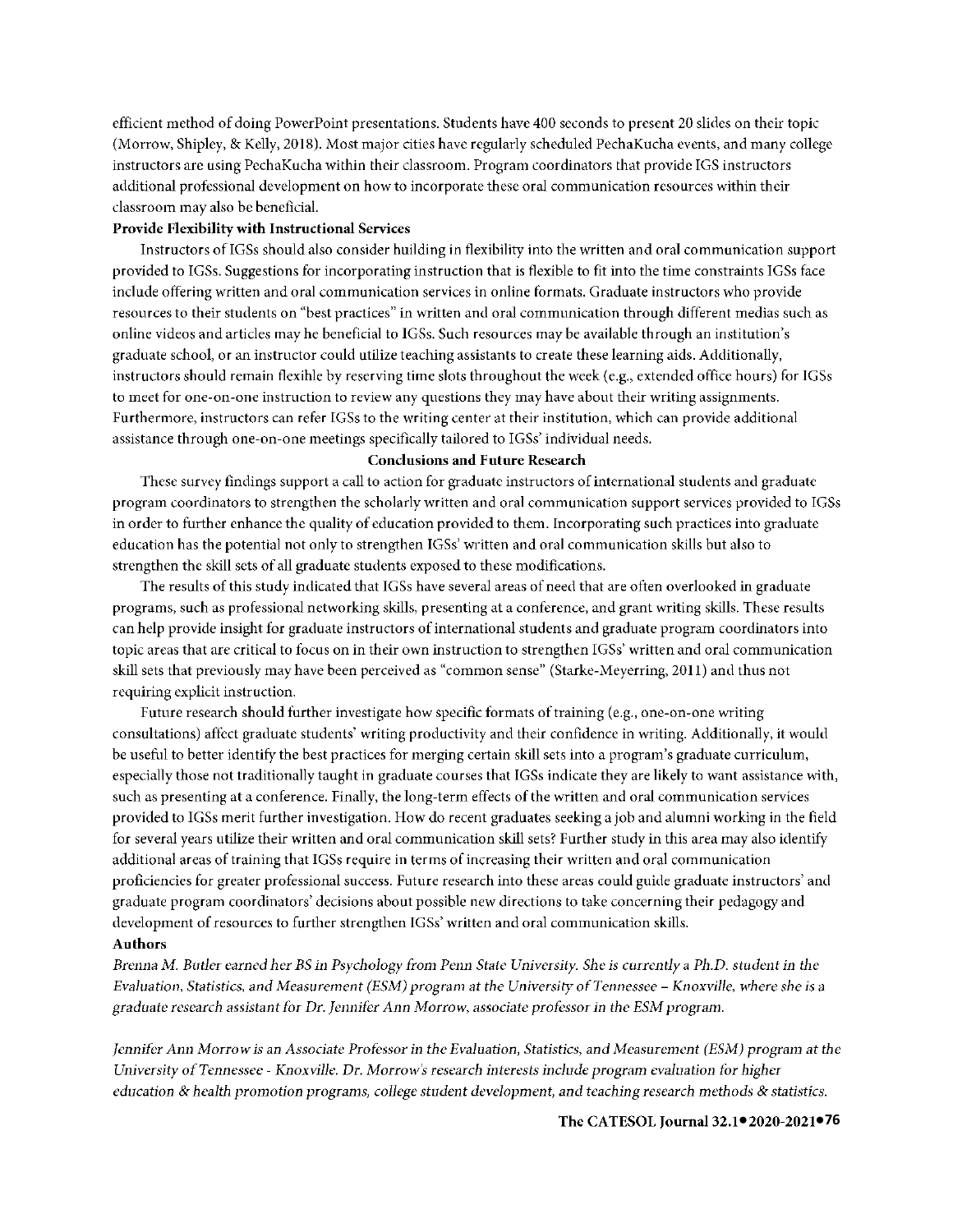Hannah *I. Soblo earned her MA from the University of Tennessee - Knoxville with a concentration in Rhetoric, Writing, and Linguistics, and her BA from Clemson University in Writing and Publication Studies. She is currently a Ph.D. student in the Department of English at the University of Tennessee - Knoxville.* 

*Kirsten* F. *Be11son is the director* of *the Judith A11derson* Herbert *Writing Center* at *tlie U11iversity of Tennessee* - *Knoxville. Dr. Benson teaches courses in qualitative research methods in composition studies, composition pedagogy, public writing, and persuasive writing. Her research focuses include composition studies, writing program* administration, and writing center theory and practice.

# **References**

About CEA. (2019). Retrieved from https:/ /cea-accredit.org/about-cea

- Andrade, M. S. (2006). International students in English-speaking universities: Adjustment factors. *Journal* of *Research in International Education,* 5(2), 131-154.
- Badenhorst, C., Moloney, C., Rosales, J., Dyer J., & Ru, L. (2015). Beyond deficit: Graduate student research-writing pedagogies. *Teaching in Higher Education,* 20(1), 1-11. doi:10.1080/13562517.2014.945160
- Bridgstock, R. (2009). The graduate attributes we've overlooked: Enhancing graduate employability through career management skills. *Higher Education Research* & *Development,* 28(1), 31-44. doi:10.1080/07294360802444347
- Casanave, C. **P.** (2019). Performing expertise in doctoral dissertations: Thoughts on a fundamental dilemma facing doctoral students and their supervisors. *Journal of Second Language Writing, 43,* 57-62. doi:10.1016/j.jslw.2018.02.005
- Chittum, J. R., & Bryant, L. H. (2014). Reviewing to learn: Graduate student participation in the professional peerreview process to improve academic vrriting skills. *International Journal of Teaching and Learning* in *Higher Education,* 26(3), 473-484.
- Cole, J. S. & Osterlind, S. (2008). Investigating differences between low- and high-stakes test performance on a general education exam. *The Journal of General Education,* 57(2), 119-130.
- Cox, M. (2010). Identity, second language writers, and the learning of workplace writing. In M. Cox, **J.** Jordan, C. Ortmeier-Hooper, & G. G. Schwartz (Eds.), *Reinventing identities in second language writing* (pp. 75-95). Urbana, IL: NCTE.
- Dressen-Hammouda, D. (2008). From novice to disciplinary expert: Disciplinary identity and genre mastery. *English for Specific Purposes,* 27(2), 233-252.
- Druschke, C. G., Reynolds, N., Morton-Aiken, J., Lofgren, I.E., Karraker, N. E., & McWilliarns, S. R. (2018). Better science through rhetoric: A new model and pilot program for training graduate student science writers. *Technical Communication Quarterly,* 27(2), 175-190. doi:10.1080/10572252.2018.1425735
- Ferris, D. (2003). *Response to student writing: Implications for second language students*. Mahwah, New Jersey: Lawrence Erlbaum.
- Jackson, D. (2009). An international profile of industry-relevant competencies and skill gaps in modern graduates. *Internatio11al Journal* of *Management Education,* 8(3 ), 29-58. doi: 10.3794/ijme.83.288
- Kang, **H.** (2010). Negotiation of identities in a multilingual setting: Korean generation 1.5 in email writing. **In** M. Cox, J. Jordan, C. Ortmeier-Hooper, & G. G. Schwartz (Eds.), *Reinventing identities in second language writing*  (pp. 296-302). Urbana, **IL:** NCTE.
- Kuehne, L. M., Twardochleb, L.A., Fritschie, K. J., Mims, M. C., Lawrence, D. **J.,** Gibson, P. **P.** Olden, J. D. (2014). Practical science communication strategies **for** graduate students. *Conservation Biology: The* Journal of *the Society for Conservation Biology, (28)5,* 1225-1235. doi: 10.1111 / cobi.12305
- Leki, I. (2006). "You cannot ignore": 12 graduate students' response to discipline-based written feedback. In K. Hyland & F. Hyland (Eds.), *Feedback in second language writing* (pp. 266-286). Cambridge: Cambridge University Press.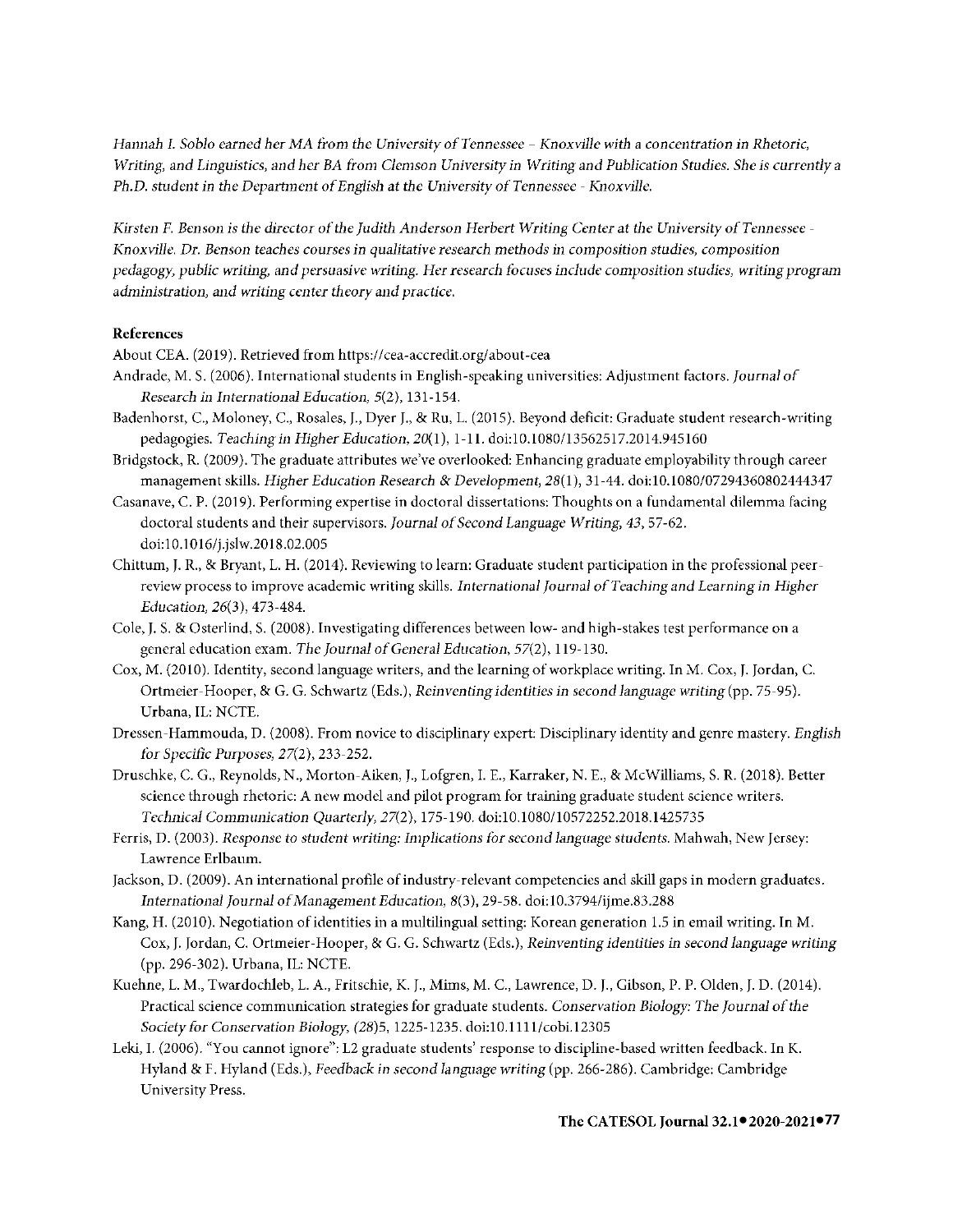- Li, G., Chen, W., & Duanmu, J. (2010). Determinants of international students' academic performance. Journal *of Studies in International Education,* 14(4), 389-405. doi: 10.1177 /1028315309331490
- Li, Y. (2006a). A doctoral student of physics writing for publication: A sociopolitically-oriented case study. *English*  for *Specific Purposes,* 25(4), 456-478.
- Li, Y. (2006b). Negotiating knowledge contribution to multiple discourse communities: A doctoral student of computer science writing for publication. *Journal* of *Second Language Writing,* 15(3 ), 159-78.
- Li, Y. (2007). Apprentice scholarly writing in a community of practice: An interview of an NNES graduate student writing a research article. *TESOL Quarterly*,  $41(1)$ , 55-79.
- Lin, S. Y. & Scherz, S. D. (2014). Challenges facing Asian international graduate students in the US: Pedagogical considerations in higher education. *Journal ofinternational Students,* 4(1), 16-33.
- Liu, Y. (2010). Negotiating with identities as a novice EFL researcher. In M. Cox, J. Jordan, C. Ortmeier-Hooper, & G. G. Schwartz (Eds.), *Reinventing identities in second language writing* (pp. 104-112). Urbana, IL: NCTE.
- Maringe, F. & Jenkins, J. (2015). Stigma, tensions, and apprehension. *International Journal of Educational Management,* 29(5), 609-626. doi:10.l 108/ijem-04-2014-0049
- Morrow, J. A., Shipley, L., & Kelly, S. (2018). Using PechaKucha in the classroom. In R. J. Harnish, K. R. Bridges, D. N. Sattler, M. L. Signorella, & M. Munson (Eds.), *The use* of *technology in teaching and learning.* Retrieved from the Society for the Teaching of Psychology website: http://teachpsych.org/ebooks/
- Nordin, S. M. & Shaari, Z. H. (2017). Implementing the Toastmasters tradition in the L2 classroom. *The English Teacher, 34,* 60-66.
- Ondrusek, A. L. (2012). What the research reveals about graduate students' writing skills: A literature review. Journal *of Education* for *Library and Information Science, 53(3),* 176-188.
- Ravari, Z. K. & Tan, K. E. (2019). A qualitative investigation of strategies and experiences of non-native students writing master's theses. *Journal of Applied Research in Higher Education,* 11(2), 310-324.
- Rhee, E. H. (2010). Collision and negotiation of my identities in the TESOL graduate program. In M. Cox, J. Jordan, C. Ortmeier-Hooper, & G. G. Schwartz (Eds.), *Reinventing identities in second language writing* (pp. 96-103). Urbana, IL: NCTE.
- Riazi, A. (1997). Acquiring disciplinary literacy: A social-cognitive analysis of text production and learning among Iranian graduate students of education. *Journal* of Second Language *Writing,* 6(2), 105-137.
- Robles, M. M. (2012). Executive perceptions of the top 10 soft skills needed in today's workplace. *Business Communication Quarterly,* 75( 4), 453-565. doi: 10.1177 /1080569912460400
- Schneider, M. & Fujishima, N. K. (1995). When practice doesn't make perfect: The case of a graduate ESL student. In D. Belcher & G. Braine (Eds.), *Academic writing in a second language* (pp. 3-22). Norwood, NJ: Ablex.
- Sidman-Taveau, R. & Karathanos-Aquilar, K. (2015). Academic writing for graduate-level English as a second language students: Experiences in education. *CATESOL Journal*, 27(1), 27-52.
- Singh, M. K. M. (2016). Anemic perspective on academic writing difficulties among international graduate students in Malaysia. *GEMA Online Journal* of *Language Studies,* 16(3), 83-97.
- Starke-Meyerring D. (2011). The paradox of writing in doctoral education: Student experiences. In L. McAlpine & C. Amundsen (Eds.), *Doctoral education: Rcscarcl1-based strategics* for *doctoral students, supervisors and administrators* (pp. 75-95). Dordrecht: Springer.
- Stephen, D. F., Welman, J. C., & Jordaan, W. J. (2004). English language proficiency as an indicator of academic performance at a tertiary institution. *SA Journal* ofHuman *Resource Management,* 2(3), 42-53. doi:10.4102/sajhrm.v2i3.48
- Storch, N. & Tapper, **J.** (2009). The impact of an EAP course on postgraduate writing. *Journal ofEnglish* for *Academic Purposes, 8,* 207-223.
- *Survey* of *American college students: Perceptions* of *need* for & *evaluation of writing skills instruction.* (2018). New York, New York: Primary Research Group.